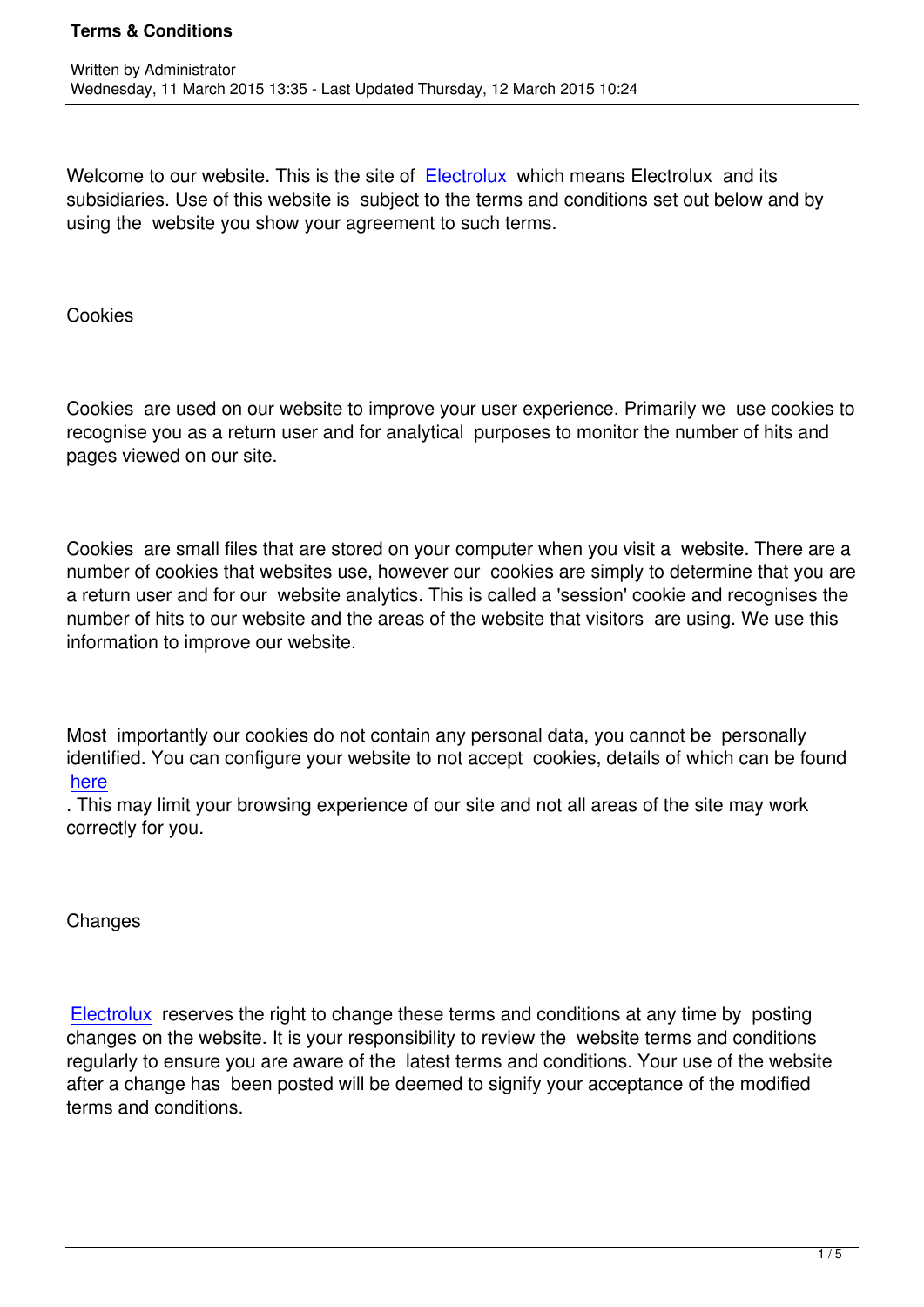Website User Conduct

Users of this web site are prohibited from:

· disrupting or interfering with the security of the site or otherwise abusing any service provided on the site or linked websites.

· disrupting, interfering or abusing any other user's enjoyment of the site.

· obtain unauthorised access to any part of the site that is restricted from public access.

Links

The website may contain links to other sites. Although utmost care is exercised in providing links to sites that share our high standards, Electrolux shall not be responsible for the content, security, availability and privacy practices used by such linked sites. The linked pages are provided for the convenience of our website users only and do not constitute an approval of their services or practices. Links from other [websites to](http://electrolux.com.mk/) our home page do not require prior permission from us but deep linking into any other page of our site should not be effected without prior permission from us.

Indemnification by Users

Users of Electrolux website agree to indemnify, defend and hold the website operators, officers, directors, employees, agents and business partners harmless from any loss, liability, claim, demand, damage or expense asserted by any third party relating to a visitor's use of this website o[r breach o](http://electrolux.com.mk/)f these terms of use.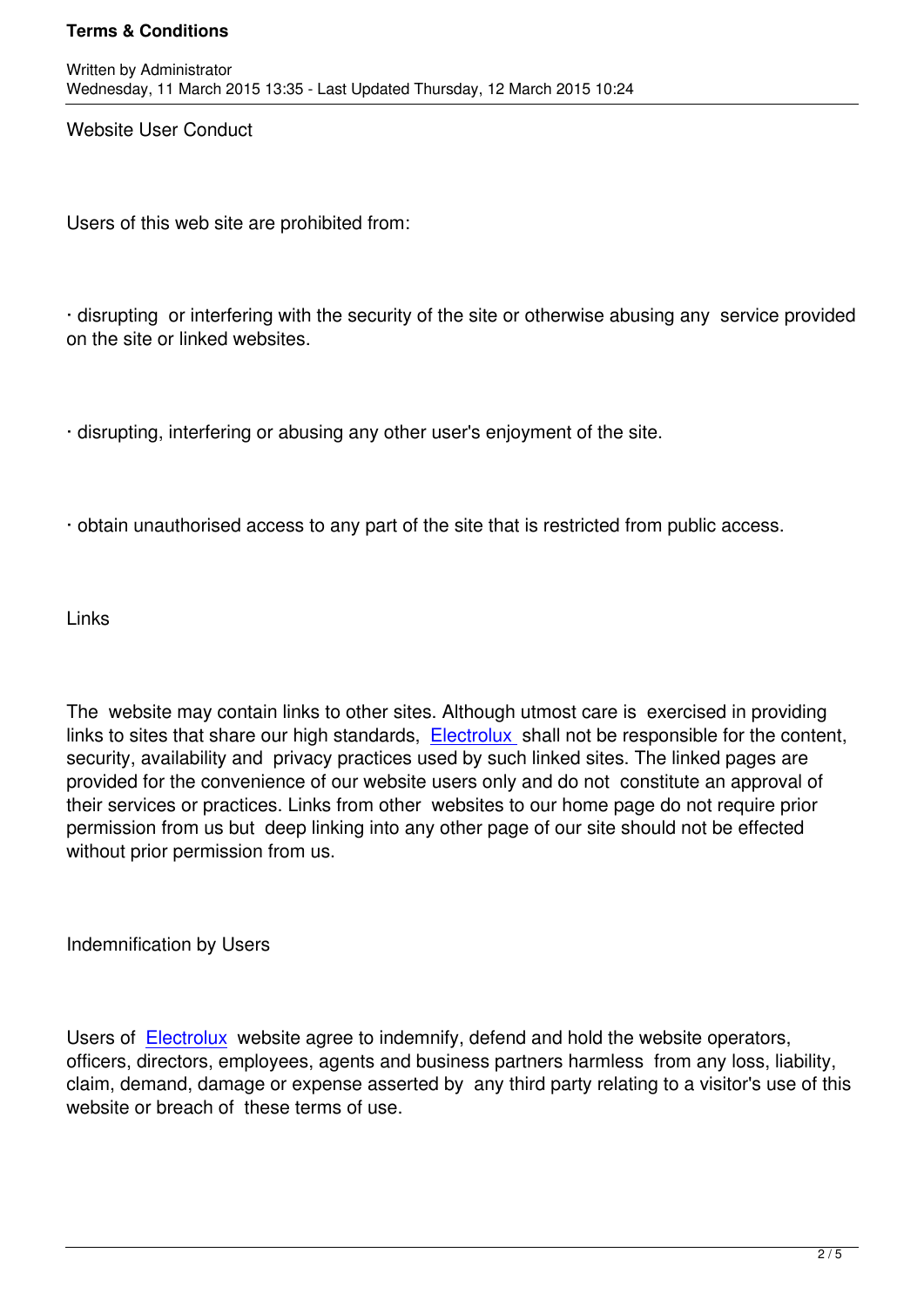Limitation of Liability

The operators of Electrolux website will not be liable to users or any third party for any damages however caused, whether direct, indirect, incidental or consequential relating to or arising out of a visitor's use or misuse of this website.

Data Protection Act Policy

The Data Protection Act Policy of Electrolux is incorporated by this reference into this website terms of use and describes the information collected when you visit this site and how such information is used.

Information Collected

Users of our web site can visit the site without revealing their identity or providing information about themselves. We collect information directly from users when they voluntarily submit their personal information to us. At certain parts of our website, we may provide the opportunity for users to register to join a mailing list or request information. When this sort of information is collected Electrolux will provide the reason for collecting the information and how the information will be used. We reserve the right to add to this list of opportunities available to our users to interact with us. It is completely up to users to provide us with their personal informatio[n.](http://electrolux.com.mk/)

Use of Collected Information

Generally, visitors are informed of the use of their personal information at the time of collection. Normally, personal information provided or collected is used to respond to inquiries or to process requests. We may share visitors' personal information with other companies that we have hired to provide services to us. Such companies are contractually bound to adhere to our Data Protection Act Policy and to use such personal information strictly for the performance of the particular services only.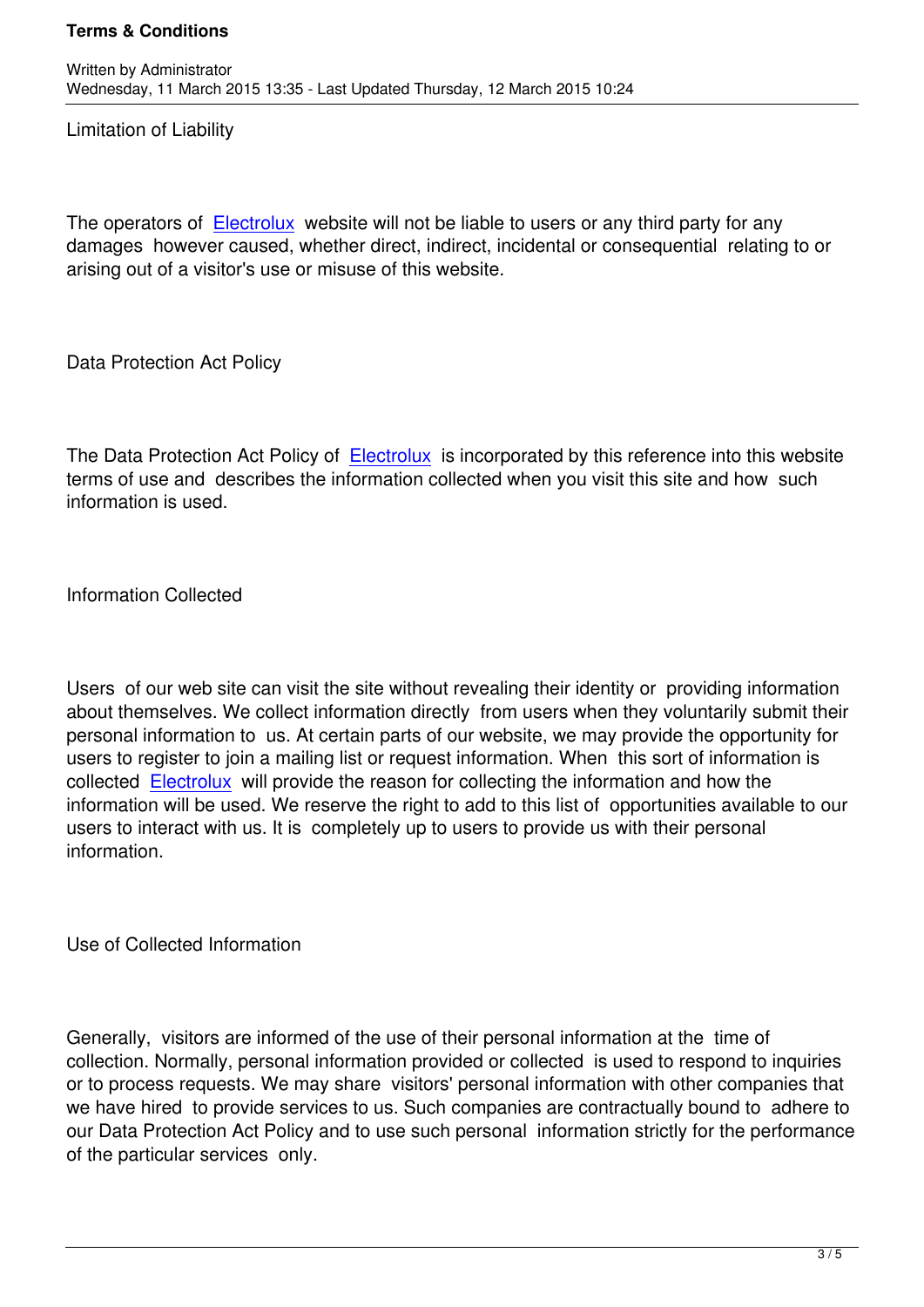Security of Collected Information

Written by Administrator and Administrator and Administrator and Administrator and Administrator and Administrator and Administrator and Administrator and Administrator and Administrator and Administrator and Administrator

Electrolux maintains strict physical, electronic and administrative safeguards to protect user's personal information from unauthorised or inappropriate access. Employees, business partners and affiliates who misuse a user's personal information are subject to legal or disciplinary [actions.](http://electrolux.com.mk/)

User's Access to Collected Information

Users of our website may review and update any personal information that is provided to us or collected through this web site and actually stored by us on written request to Electrolux.

Copyright / Trade Mark Notices

The website operator, affiliates and business partners each reserve copyright in all content that they provide to the site, including but not limited to design, text, software, drawings, graphics and other files. No part of this website may be republished, reproduced, downloaded, displayed, distributed, posted transmitted or sold in any form or by any means in whole or in part without prior written permission of the copyright owner. Users of this website may not reproduce and reuse for any commercial purpose whatsoever any aspect of the website content. The rights owners, therefore, retain copyright in all page headers, button icons, collection material, custom graphics and all other types of graphics used on this site and these may not be copied or imitated without the rights owners' permission. The trade marks, logos and service marks displayed on this site belong to the operators of this website and others who have contributed to the design of the site. The owners of the marks on this site retain exclusive rights in and to the marks. Nothing grants users the right to use, reproduce or display any of the marks without prior authorisation from Electrolux.

**Disclaimers**